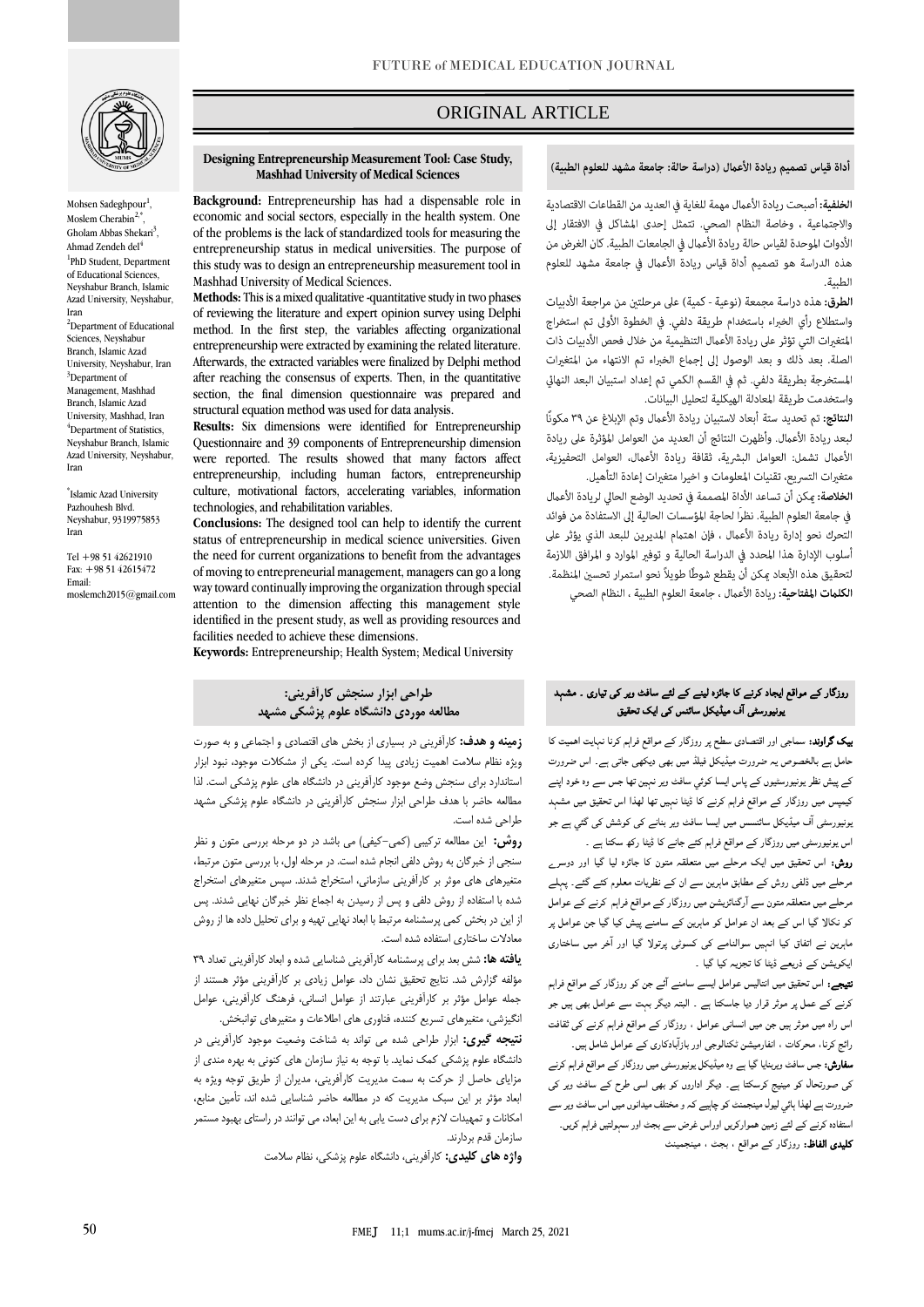### **INTRODUCTION**

The need for entrepreneurship is nowadays recognized by many organizations, companies, and economic and social sectors. Government agencies are no exception, for example, medical sciences universities have faced a changing environment that needs to benefit from entrepreneurship in order to maintain or enhance the competitive advantages. In order to effectively perform the functions of government agencies in such environments, some market-based approaches such as privatization, public-private partners, outsourcing, and organizational entrepreneurship have been introduced. Contrary to the first three approaches, organizational entrepreneurship by improving the internal capacity of the organization can be one of the useful tools of government agencies to deal with environmental changes and also the best approach to solve these perceptions that have failed to deliver optimal governmental sector services. Entrepreneurship is a concept that has been explored from different perspectives so far; however, everyone believes that entrepreneurship is the economic driving engine in developed and developing countries. There are many definitions for organizational entrepreneurship. Organizational entrepreneurship can be defined as the process of creating and pursuing opportunity, regardless of the resources under control (1). In other words, organizational entrepreneurship is the process of discovering, evaluating, and exploiting opportunities to create a new product or service in the future (2).

The results of some studies, such as Khorramgah's research in 2012, which examined entrepreneurship and organizational agility among selected entrepreneurial firms in Tehran showed that among individual, environmental and organizational entrepreneurial factors, two individual and environmental factors had meaningful relationship with some components of organizational agility (3). Isley and Miller (2018) reported "The Economic Impact of Stanford University through Innovation and Entrepreneurship" on evaluating the economic impact of the university based on its involvement in entrepreneurship (4). In another study, Rasmus and Laguna (2018), in an article entitled '' Successful Entrepreneurship Dimensions'', evaluated the insights and dimensions of successful entrepreneurship from the perspectives of foreign shareholders (5). Jajda (2015) researched on ''organizational entrepreneurship'' as a prerequisite for managing high-performance organizations (6). In this paper, selected issues related to the impact of organizational entrepreneurship on organizational effectiveness have been presented. Also in internal research, Alimardani et al. (2009) investigated the relationship between organizational structure (more agile structure) and entrepreneurship at Shahid Beheshti University (7). The results indicated that there is a positive relationship between organizational structure and organizational entrepreneurship (4). In a study entitled "Research on Factors Affecting Organizational Innovation and Entrepreneurship in Iranian Medical Universities", Rajabi and Dehghan utilized a three-pronged model of entrepreneurship development and a structured

questionnaire including 58 key questions based on Likert scale between the staff of the University of Medical Sciences  $(n = 379)$ . The results showed that three categories of structural, behavioral, and contextual factors affect organizational innovation and entrepreneurship in medical science universities whose overall status is moderate (8). Barati et al. conducted a study called Designing the Organizational Structure of Entrepreneurship Centers at Iran University of Medical Sciences (9). This descriptivecomparative study aimed to design the organizational structure of entrepreneurship centers in medical universities of Iran, ten academic entrepreneurship centers in the Netherlands, Malaysia and the United States and 12 centers in affiliated universities of the Ministry of Science, Research and Technology in Iran. The data included a survey of entrepreneurship centers websites, questionnaires and interviews, and the results indicated the need to establish entrepreneurial centers in medical sciences with a flexible, dynamic, and scientific organizational structure tailored to their mission (10).

In the field of entrepreneurial health and its key concepts such as identifying entrepreneurial opportunities as an inevitable necessity to better and more fully respond to the needs of communities, this may be due to the nature of services and communication with individuals in the community. And in the Service sector, it includes services such as hospital services, public health, mental health and many more in Mashhad University of Medical Sciences as the health care center in the east of the country, not only in the east but in other parts of the country as well as neighboring countries. Like all other government agencies, the university has been affected by adverse economic conditions in recent years to the point that it is difficult to provide services based on the university's mission, so taking action to get out of the current situation on the one hand, as well as creating the right space in the long run, on the other hand, it is imperative to create a tool for vanguard. So in order to be able to go the right way, this study needed to identify the current situation and potentials, otherwise the present researchers would have trouble planning. To this end, simply having a roadmap does not mean success, and it requires serious determination and new approaches must be adopted. With a new approach to managing executive organs that the key is resilient economy, putting organizational entrepreneurship can greatly improve productivity, customer satisfaction, and the speed of accountability. On the other hand, given the nature of organizational entrepreneurship, this can provide the ground for the emergence of creativity and innovation that is essential to implementing a resilient economy in real terms. Therefore, due to the importance of entrepreneurship within the organization, it seems that understanding the current situation is important to plan for development. However, the lack of an appropriate tool for the research community makes it difficult to measure entrepreneurship, so designing appropriate tools is very important.

Also, since organizational entrepreneurship in universities has not been given enough attention so far, and there is always talk about distance between universities and the labor market, in this research we aimed to design the organizational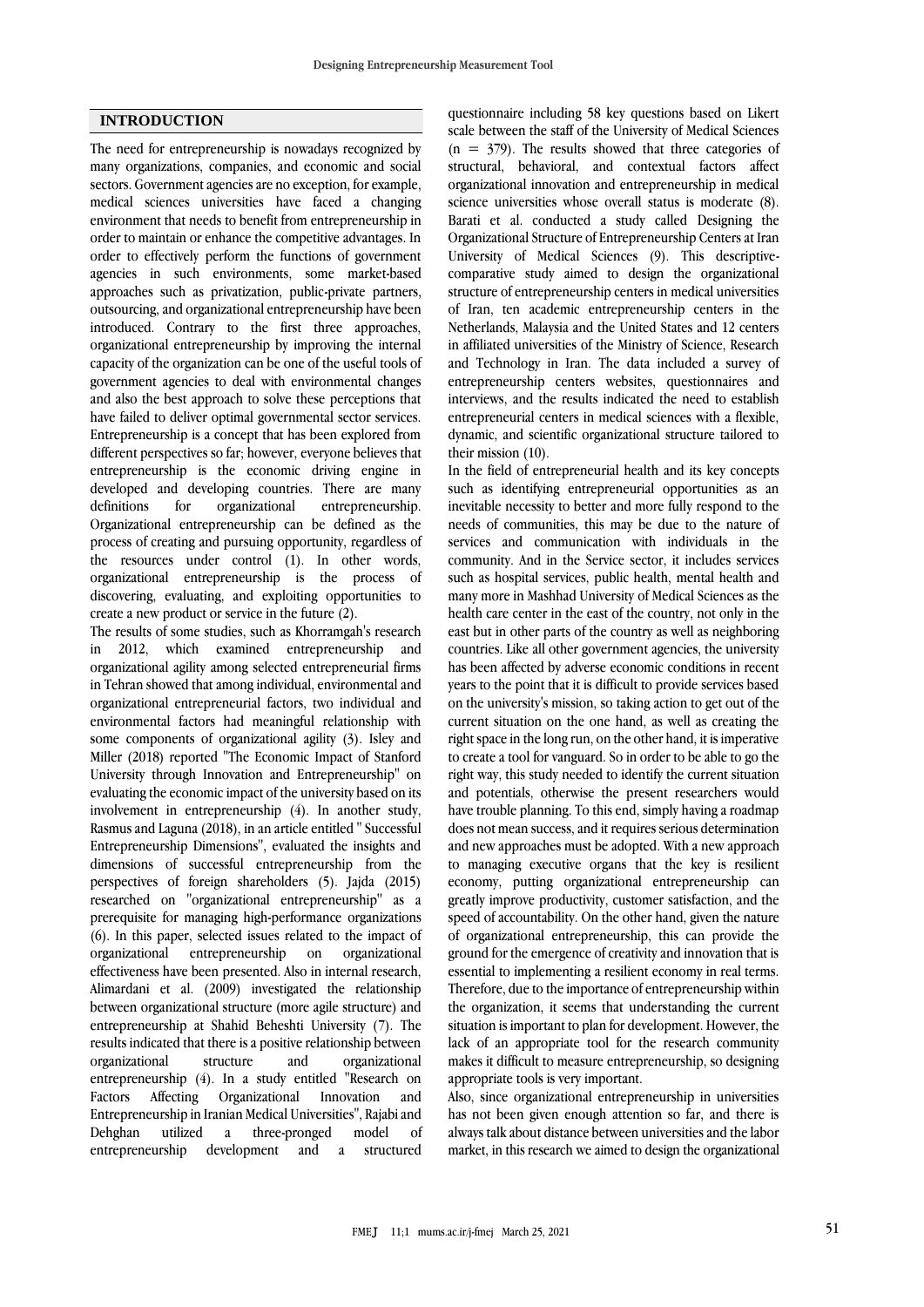about distance between universities and the labor market, in this research we aimed to design the organizational entrepreneurship model to enhance the university's ability to cope with environmental changes and solve financial problems and restrictions and efficient use of resources.

#### **METHODS**

The present study is an applied two-sided study. Both quantitative and qualitative analyses were investigated simultaneously. The present study was conducted in two phases: review of literature and expert opinion survey by Delphi method. At first, the variables affecting organizational entrepreneurship were extracted by reviewing related literature. Then the extracted components were finalized by Delphi method following the consensus of experts. In order to obtain expert and specialists opinions, the first conceptual model was developed. Based on the existing experiences in this field and based on the review of previous studies in accordance with the content analysis technique, the most important factors, components, and indicators of the research background were identified and determined, as well as a basic conceptual model was proposed and presented in a questionnaire. Statistical population of the study consisted of 20 faculty members of Mashhad University of Medical Sciences, Mashhad Islamic Azad University, and Neyshabur Islamic Azad University. The selected experts were considered with experience and scientific backgrounds. Therefore, selected experts with appropriate scientific and experimental backgrounds were selected in this field. Of these, 14 were faculty members of Mashhad College of Health, Mashhad Islamic Azad University and Neyshabur Islamic Azad University and 6 senior managers in Mashhad University of Medical Sciences. The criterion for the interviewees to enter the study was sufficient familiarity with the concept of entrepreneurship and having an educational and research background in entrepreneurship.

The instrument for measuring data was a semi-structured questionnaire that its face validity was confirmed by academic experts. For Content Validity, Content Validity Ratio (CVR) was 0.78 and Content Validity Index (CVI) was 0.75, respectively, which confirmed the content validity of the questionnaire. The construct validity was confirmed by exploratory factor analysis. The reliability of the questionnaire was calculated and confirmed by Cronbach's alpha of 0.893.

For data analysis, the findings of the first Delphi round were analyzed and the findings of the second round were calculated for each component on a four-point Likert scale from 0 to 4 (Very agree: 4, Agree: 3, Average: 2, disagree: 1 and very disagree:.). Finally, the results were analyzed using descriptive statistics. The criterion for acceptance of each component in the model was its placement in the quartile 3 to 4 (75 to 100%). If the consensus was on a component between quarters 2 to 3 (50 to 75%), it was sent for re-polling in the next Delphi round. The components which rated of their collective agreement between quartile zero to 2 (0 to 50%) were removed from the model. At each stage of the Delphi method, the results of the previous step along with a questionnaire for that stage were sent to the experts.

In this research, the validity of the research tool (researcher-

made questionnaire of entrepreneurial model) was evaluated as the content validity.

In order to construct a valid questionnaire, the present researchers tried to make a questionnaire which was a completed sample of the purpose and content of the subject. How to measure CVR:

Content validity rate was calculated using the following equation:

$$
CVR = \frac{n_E - \frac{N}{2}}{\frac{N}{2}}
$$

Content validity index was calculated using the following equation:

$$
CVI = \frac{n_3 + n_4}{N}
$$

That is, the researchers summed up the number of professionals who had chosen Option 3 and 4 and placed them at the top. They then divided them by the total number of experts. If the CVI value is above 79%, the question is validated, but for example if the CVI value of the question is less than 79%, that question should be reviewed and raised in another form that is more transparent. As a result, due to the results of this step, inappropriate questions were removed or replaced by appropriate questions and a final questionnaire was designed.

## **RESULTS**

The demographic characteristics of the interviewees at the Delphi stage are shown in table 1.

| Table 1. Frequency distribution of interviewees'<br>demographic variables |               |               |        |  |  |  |
|---------------------------------------------------------------------------|---------------|---------------|--------|--|--|--|
| <b>Percent</b>                                                            | <b>Number</b> | Variable      |        |  |  |  |
| 35%                                                                       | 7             | Female        | Gender |  |  |  |
| 65%                                                                       | 13            | Male          |        |  |  |  |
| 20%                                                                       | 4             | $30-40$ years | Age    |  |  |  |
| 55%                                                                       | 11            | $40-50$ years |        |  |  |  |
| 25%                                                                       | 5             | Over 50 years |        |  |  |  |

A total of 204 variables were extracted from the literature review as influencing factors on organizational entrepreneurship. The variables related to organizational entrepreneurship in the dimensions of innovation, human factors, entrepreneurship culture, motivational factors, accelerating variables of entrepreneurship, information technology, and organizational rehabilitation variables.

In the first stage, these variables were sent to the experts as a questionnaire and after summarizing the results of the experts' opinions, the variables affecting entrepreneurship were reduced to 87 variables after removing duplicates and by abundance (Table 2).

In the second Delphi stage, these variables were submitted to the experts as questionnaire for sorting. According to the sum of the opinions of the experts presented in the Delphi panel, finally the number of 6 dimensions and 33 components were extracted as the final factors and components.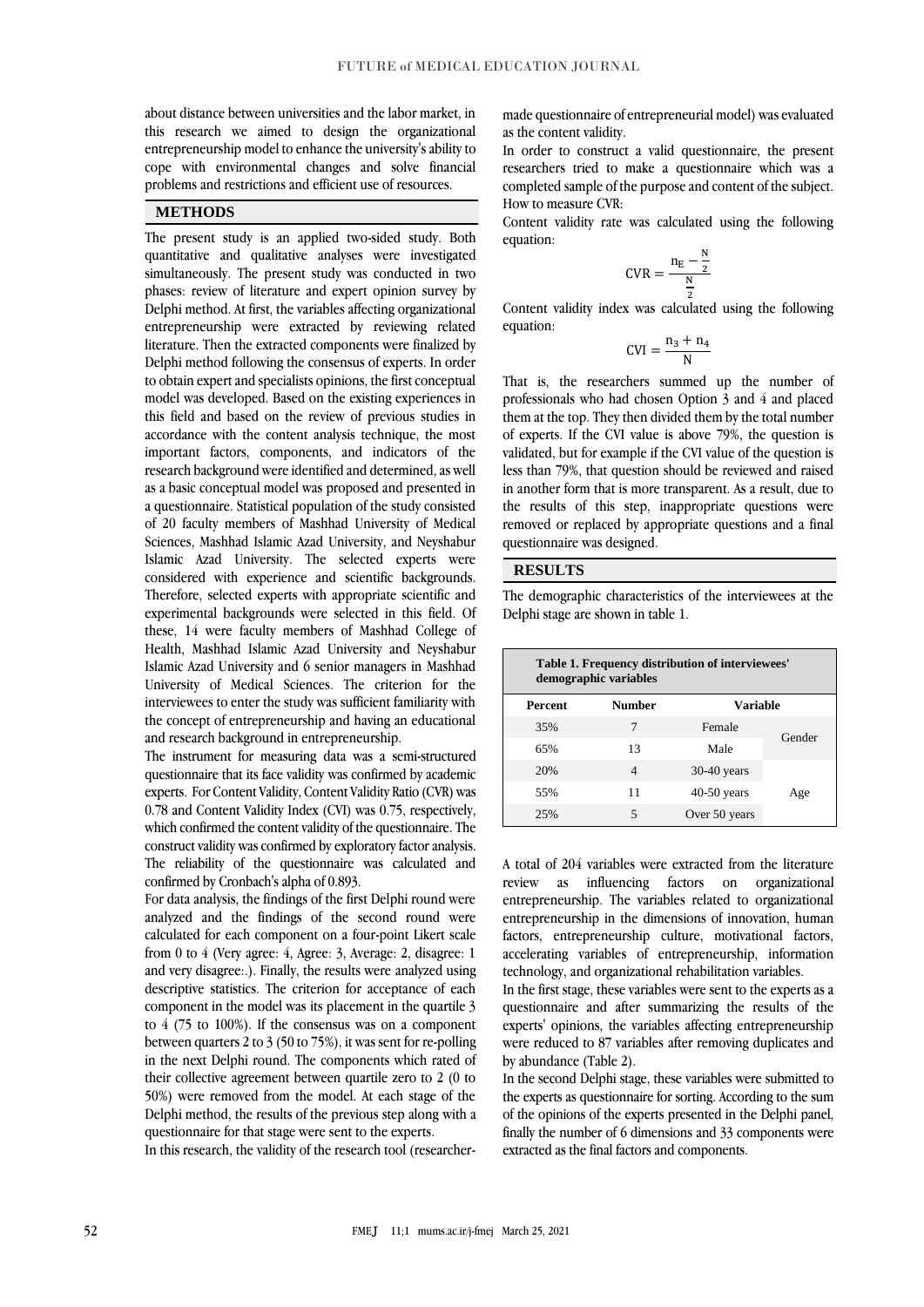| Table 2. Abundance of dimensions and components affecting organizational entrepreneurship |                  |                                                  |                                 |                |                                                                        |  |
|-------------------------------------------------------------------------------------------|------------------|--------------------------------------------------|---------------------------------|----------------|------------------------------------------------------------------------|--|
| dimension/<br>Component                                                                   | <b>Abundance</b> | <b>Dimensions of</b><br>Entrepreneurship         | <b>Dimension</b><br>/ Component | Abundance      | <b>Dimensions of</b><br>Entrepreneurship                               |  |
| Component                                                                                 | $\mathbf{1}$     | Fostering the business concept                   | dimension                       | 5              | Environment and relationship with<br>environment                       |  |
| Component                                                                                 | $\mathbf{1}$     | Forming working teams                            | dimension                       | $\overline{4}$ | Innovation, process innovation and<br>product innovation               |  |
| dimension                                                                                 | 1                | Technology matching                              | Component                       | $\overline{4}$ | Perception, evaluation and creation and<br>exploitation of opportunity |  |
| Component                                                                                 | 1                | effort and Perseverance                          | dimension                       | $\overline{4}$ | Risk and risk taking                                                   |  |
| Component                                                                                 | 1                | <b>Success</b>                                   | dimension                       | $\overline{4}$ | Obtain the necessary resources and<br>evaluate resources               |  |
| Component                                                                                 | 1                | Globalization                                    | dimension                       | 3              | Independence and relative independence                                 |  |
| Component                                                                                 | 1                | Cultural support                                 | dimension                       | $\mathbf{1}$   | Forward variables                                                      |  |
| Component                                                                                 | $\mathbf{1}$     | Creativity                                       | dimension                       | 3              | Social economic conditions and<br>exploitation of economic activities  |  |
| Component                                                                                 | $\mathbf{1}$     | High growth                                      | Component                       | 2              | Entrepreneurial culture                                                |  |
| Component                                                                                 | $\mathbf{1}$     | Entrepreneur satisfaction                        | Component                       | $\mathbf{1}$   | Organizational acts                                                    |  |
| dimension                                                                                 | $\mathbf{1}$     | Competition                                      | dimension                       | $\mathbf{1}$   | flexibility                                                            |  |
| Component                                                                                 | $\mathbf{1}$     | Government approaches and<br>policies            | Component                       | 2              | Motivation                                                             |  |
| Component                                                                                 | $\mathbf{1}$     | Entrepreneurial leadership                       | Component                       | $\mathbf{1}$   | Behavior                                                               |  |
| dimension                                                                                 | 1                | Human Capital                                    | dimension                       | 2              | Organization                                                           |  |
| Component                                                                                 | $\mathbf{1}$     | <b>Entrepreneurial Project Support</b><br>Policy | dimension                       | 2              | Networking                                                             |  |
| Component                                                                                 | $\mathbf{1}$     | Determination                                    | dimension                       | $\mathbf{2}$   | Entrepreneurial activities and<br>characteristics                      |  |
| Component                                                                                 | $\mathbf{1}$     | Cognitive element                                | Component                       | 2              | Personality characteristics                                            |  |
| Component                                                                                 | 1                | <b>Competitive Strategy Factors</b>              | Component                       | 2              | Financing and financial support                                        |  |
| dimension                                                                                 | $\mathbf{1}$     | <b>Growth Factors</b>                            | Component                       | $\mathbf{1}$   | Bonus status                                                           |  |
| dimension                                                                                 | 1                | Psychological factors                            | Component                       | 2              | Individual and individual attitudes                                    |  |
| dimension                                                                                 | $\mathbf{1}$     | Personal factors                                 | Component                       | $\mathbf{1}$   | innovation                                                             |  |
| Component                                                                                 | $\mathbf{1}$     | Sales agents                                     | Component                       | $\mathbf{1}$   | Information and Electronic<br>Entrepreneurship                         |  |
| dimension                                                                                 | $\mathbf{1}$     | <b>Internal Capability Factors</b>               | Component                       | $\mathbf{1}$   | Credibility of the organization                                        |  |
| dimension                                                                                 | 1                | Production Related Factors                       | Component                       | $\mathbf{I}$   | Believing in the sacred                                                |  |
| Component                                                                                 | $\mathbf{1}$     | Process                                          | Component                       | $\mathbf{1}$   | Doing work with others                                                 |  |
| Component                                                                                 | $\mathbf{1}$     | Professional social activity                     | dimension                       | $\mathbf{1}$   | Goals and Results                                                      |  |
| Component                                                                                 | $\mathbf{1}$     | Opportunity to invest in<br>opportunities        | Component                       | $\mathbf{1}$   | Creating value                                                         |  |
| Component                                                                                 | $\mathbf{1}$     | <b>Executive Management</b>                      | Component                       | $\mathbf{1}$   | Skills commissioning ) startup(                                        |  |
| dimension                                                                                 | $\mathbf{1}$     | Rehabilitation variables                         | Component                       | $\mathbf{1}$   | Job Skills and Entrepreneurship                                        |  |
|                                                                                           |                  |                                                  | dimension                       | $\mathbf{1}$   | Accelerating variables                                                 |  |

According to the final results of the second stage and considering the dimensions and components identified, for each component, the relevant questions were designed by experts. For each component, depending on the component, 2 items or more were designed. After being designed, the questionnaire was provided to assess the relevance and necessity of the questions. After answering the questionnaire, the responses were assessed by the CVI-CVR test.

# **DISCUSSION**

One of the important patterns and strategies in the process of growth and development in advanced societies is the entrepreneurial process in organizations which has led to the economic development and progress of countries. Also its main source is the presence of creative and entrepreneurial individuals in organizations that can make a huge difference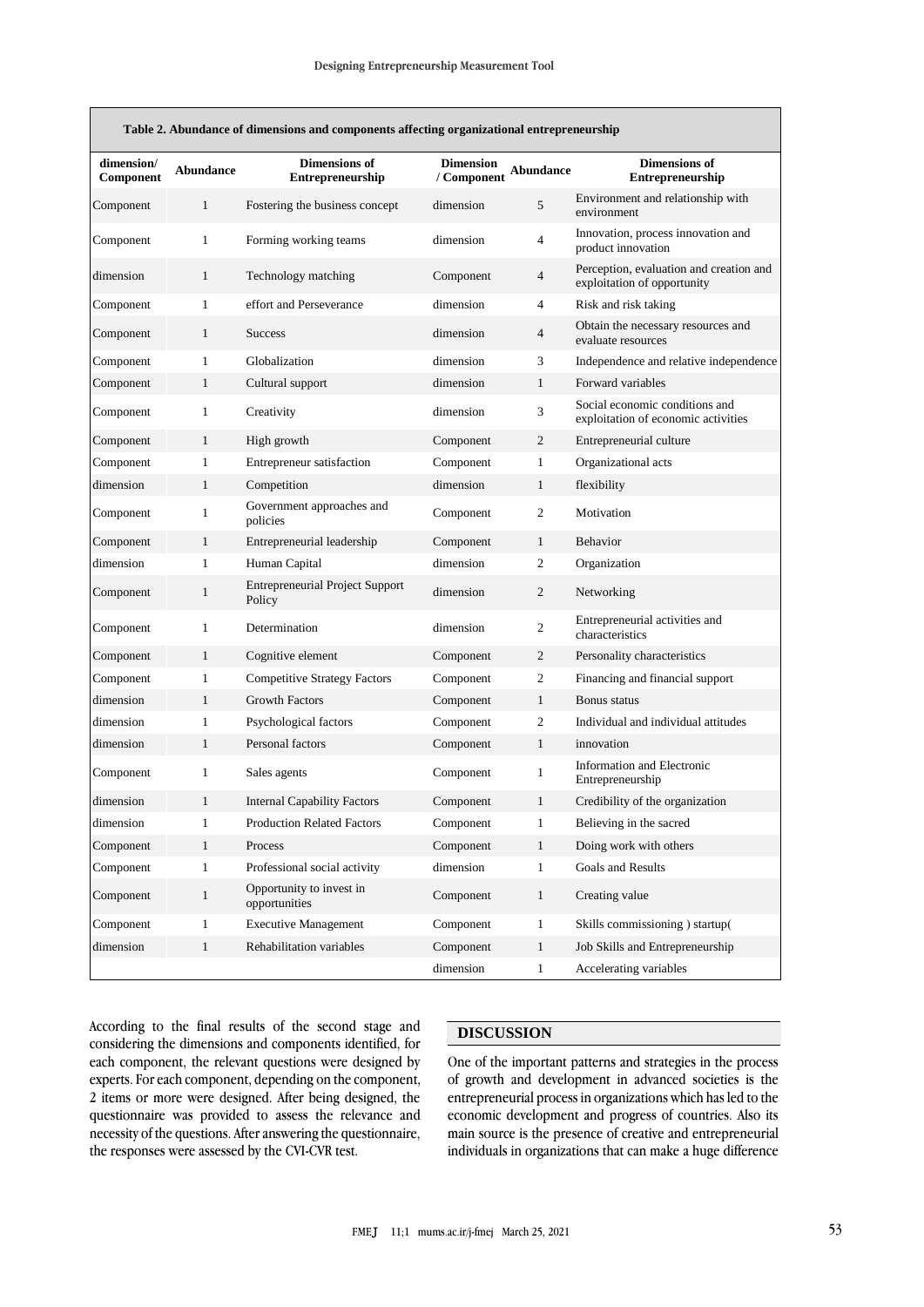in organizations with their valuable achievements. Although Iran has been able to grow in individual entrepreneurship in recent years, unfortunately in organizational entrepreneurship, which is considered as the most important lever of economics and development of organizations in the field of global competition, is in a poor condition (11). So the results of this research in one of the most important organizations, the University of Medical Sciences, can help the progress and development of this organization.

The results of this research, obtained from answering the research questions, are as follows:

Question 1: What are the dimensions of appropriate organizational entrepreneurship model in Mashhad University of Medical Sciences?

According to the results of the research, in response to question one, the dimensions of organizational entrepreneurship appropriate for Mashhad University of Medical Sciences included: human factors, entrepreneurship culture, motivational factors, accelerating variables, and variables of rehabilitation and information technology.

The results of Hosseini and keshavarz research titled "Identification and Ranking of Factors Affecting Organizational Entrepreneurship to Improve Company Performance Using Fuzzy Hierarchical Technique" are not similar in dimensions (12). They have divided the factors affecting organizational entrepreneurship that help improve firm performance into three categories: structural, contextual, and behavioral. They have also prioritized the importance of each of these factors by employing fuzzy hierarchical analysis techniques and by surveying the experts of top companies active in the industry, hence they concluded that the most important factors affecting organizational entrepreneurship in order to improve the organization's performance are as follows: Structural factors, contextual factors, and behavioral factors. Among the structural factors, the most important factors were: entrepreneurial organization structure, decision making and control, and reward system. On the other hand, political or government factors, infrastructure, communications, and access to resources were identified as the most important underlying factors. Finally, the most important behavioral factors were: organizational culture, management support, risk taking, manager's characteristics, and staff characteristics (12). This difference in results could be due to the organizational difference between the university and the active companies in industry.

An organization cannot be considered an entrepreneur when its employees and managers have failed to identify their abilities; however, nurturing individual creativity using the environmental understanding should be created. Hence, one of the factors affecting entrepreneurial behavior is human capital. Not only does human capital affect individuals 'ability to discover, evaluate, and exploit opportunities, they also influence individuals' intentions and behaviors.

The environment, cultural habits, and the way we interact with organizations shaping the culture, and the way we interact with entrepreneurship are dimensions of entrepreneurship. The way entrepreneurship is formed and promoted, requires specific methods and practices that are based on specific beliefs and values. The set of these methods and beliefs can be considered as a culture. In fact, the entrepreneurial process has certain culture within.

On the issue of entrepreneurship, one of the most important factors is what kind of motivational system exists for an entrepreneur to show his/her creativity. It should be noted that the development of entrepreneurship requires consideration of the motivations of those who decide to become entrepreneurs. Scott Sheen, a renowned entrepreneurial theorist, believed that entrepreneurship involves the human factor and that the entrepreneurial process occurs because people are trying to pursue opportunities, but humans, because of their differences, work on opportunities. The ability and the will are different. Due to the importance of selecting experts in the field of entrepreneurship and high occupation of these people, responses were usually delayed; however, after repeating researchers' follow-up, it resulted in time consuming data gathering process.

The next limitation in this field is the generalizability of this tool to other similar organizations.

The next is about data and questionnaire tools. The data at the model test stage relies on respondents' perceptions of productivity effects and related factors. Perceptual criteria cannot be an accurate reflection of reality, although this is common for social science research that emphasizes perceptual criteria. Perceptual criteria may give rise to issues such as validity problem, bias responses, and incorrect perceptions of the items. Because research has used the subjective judgments of organization managers. However, the use of third-level systems tools for the eighth level of systems (social systems) is a limitation. From the Bolding perspective, systems are divided from simple to complex into nine levels of magnitude, which are the third level of cybernetic systems and the eighth level of social systems.

The problem of generalizing the results is the next issue of research. Although the model has a general orientation, it may not apply to all organizations in the governmental and non-governmental sectors. To generalize the results of the study done at the University of Medical Sciences, it is not possible to describe or predict factors in other governmental and non-governmental sectors but the results can be used to analyze some parts of a research or similar study in other sections.

Although various research have been conducted on entrepreneurial or agile universities and their constituents and elements, however, rarely can be found to coherently design the Entrepreneurship Assessment Tool of the medical universities of the country. However, in the present study, it was done. This provides the foundation for a move to entrepreneurial university, and gives the current conditions of the country and enables better management of current crises.

The results of the research based on the previous models and the analysis of the present study have created a questionnaire tool that measures entrepreneurship status in university. The point is that this tool is designed based on existing entrepreneurial factors in the university and fully complies with its conditions.